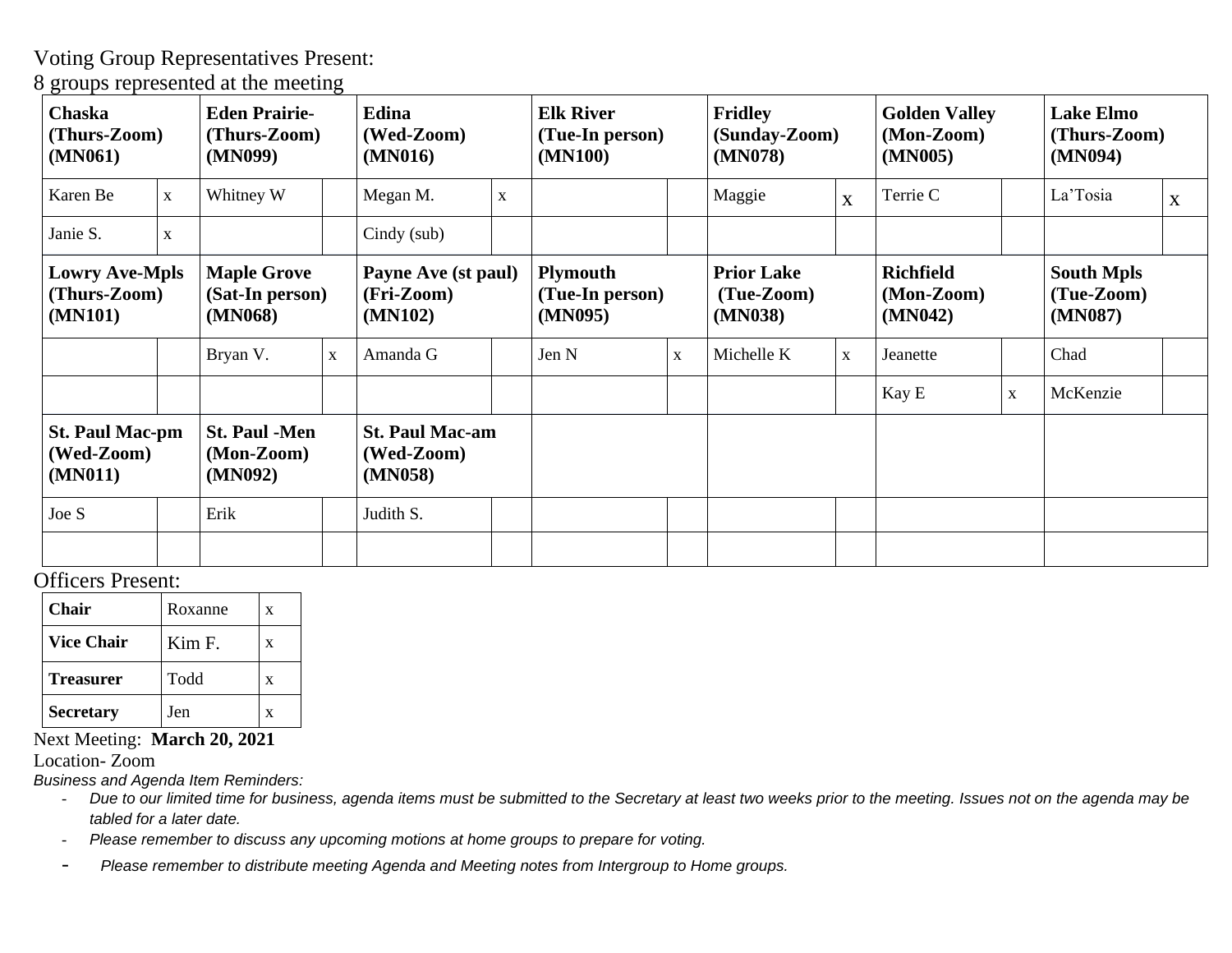## MOTIONS:

| <b>Motion</b>            | 2 <sub>nd</sub> |  | <b>For Opposed Abstain Other Notes</b> |
|--------------------------|-----------------|--|----------------------------------------|
| December meeting minutes |                 |  | Motion carried                         |
|                          |                 |  |                                        |

## AGENDA:

| <b>Items/Topic</b>             | <b>Discussion</b>                                                                                                                                                                                                                                                                                                                                                                                    | <b>Decision Action Needed or Follow/Up</b> |
|--------------------------------|------------------------------------------------------------------------------------------------------------------------------------------------------------------------------------------------------------------------------------------------------------------------------------------------------------------------------------------------------------------------------------------------------|--------------------------------------------|
| Intro                          | <b>Opening Prayer</b><br>Welcome and Introductions                                                                                                                                                                                                                                                                                                                                                   |                                            |
| Announcements<br>and Reminders | Please notify one of the<br>Intergroup officers before<br>disbanding or if you are starting a<br>new meeting or know of one<br>starting.                                                                                                                                                                                                                                                             |                                            |
|                                | If you are electing a new GSR<br>please contact Kim F via email<br>at kfortney4198@gmail.com or<br>via phone at 651-214-4198-<br>she will add them to band as<br>well as give overview<br>information on GSR position<br>including tutorial of band and<br>where to see intergroup<br>meeting dates; review by-laws;<br>discuss intergroup<br>procedures; copies of previous<br>meeting minutes etc. |                                            |
|                                | <b>Submit any meeting changes:</b><br>Zoom to in-person - please notify<br>Roxanne to update<br>MinnCoda.org                                                                                                                                                                                                                                                                                         |                                            |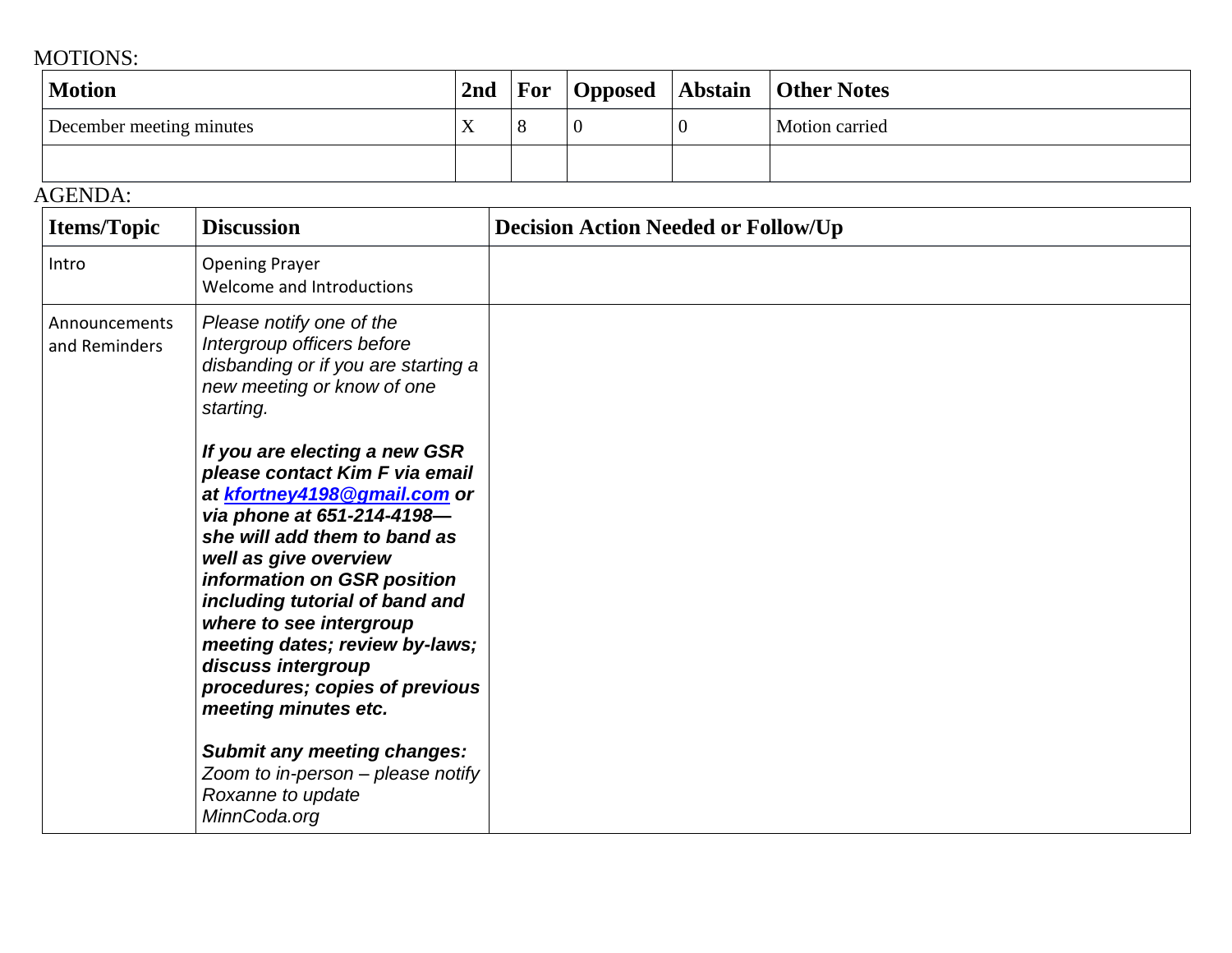| Group updates | What's working, what's not working<br>in your home group?                                                                                     | East Metro: zoom attendance 6-8/week. Snail mail info and medallions to<br>newcomers. Using MinnCoDa's zoom account. Working well                                                                                                                                                                                                                                                                                                                   |
|---------------|-----------------------------------------------------------------------------------------------------------------------------------------------|-----------------------------------------------------------------------------------------------------------------------------------------------------------------------------------------------------------------------------------------------------------------------------------------------------------------------------------------------------------------------------------------------------------------------------------------------------|
|               | Groups present gave a summary of<br>challenges and what is working in<br>their meetings. Helpful to hear how<br>some groups have been solving | Edina: zoom. Using 'sign-up genius' for meeting roles each week. Takes<br>encouragement for volunteers to host and lead. Gained new members. All women<br>group appeal. Using MinnCoDA's zoom account Going well. Average 14 per<br>meeting.                                                                                                                                                                                                        |
|               | some common problems and to<br>encourage each other.                                                                                          | Fridley: zoom group was slim for a while. 3 devoted to keeping the meeting going<br>for new-comers. Lots of new people and they are sticking around. Using<br>MinnCoDA's zoom account. Has a new small group step study group that is<br>meeting Friday's on zoom.                                                                                                                                                                                  |
|               |                                                                                                                                               | Richfield: zoom. Thinking about reaching out to church about getting back to in<br>person. 9-12 showing up on zoom. Leading meeting falls to old regulars. Group<br>has been resistant to talking about 7th tradition. Snail mail info and medallions to<br>new-comers. Going well.                                                                                                                                                                 |
|               |                                                                                                                                               | Maple Grove: in-person. Small room so social distancing difficult. Attendance is<br>up and down, 3-6 usually. Turn out less than before Covid. Some newcomers.<br>Some people who hadn't been connecting online have attended. Following the<br>Alano club Covid prep plan guidelines. Exempt individuals welcome.                                                                                                                                  |
|               |                                                                                                                                               | Prior Lake: zoom. Host building is open, but regulars are more comfortable<br>staying online. Lost some regulars. People need to contact a member for join link.<br>Some newcomers are sticking around. Added a book club meeting for group on<br>Monday nights, 4-5 each week. Read aloud and discuss. Has been great<br>outreach for newcomers. Not listed on website, offered up to those who attend<br>meeting. Also have a text message chain. |
|               |                                                                                                                                               | Chaska: zoom. Lost some regulars. Some newcomers. Members mailing checks<br>to rep for 7 <sup>th</sup> tradition. No discussion on getting back in-person. People need to<br>contact a member for join link.                                                                                                                                                                                                                                        |
|               |                                                                                                                                               | Plymouth: in-person at church. Attendance 10-15. Large room works well to<br>distance. Regulars and new-comers. Lots of people willing to share service of<br>leading the meetings. Following the church's Covid prep plan guidelines. Exempt<br>individuals welcome. Going well.                                                                                                                                                                   |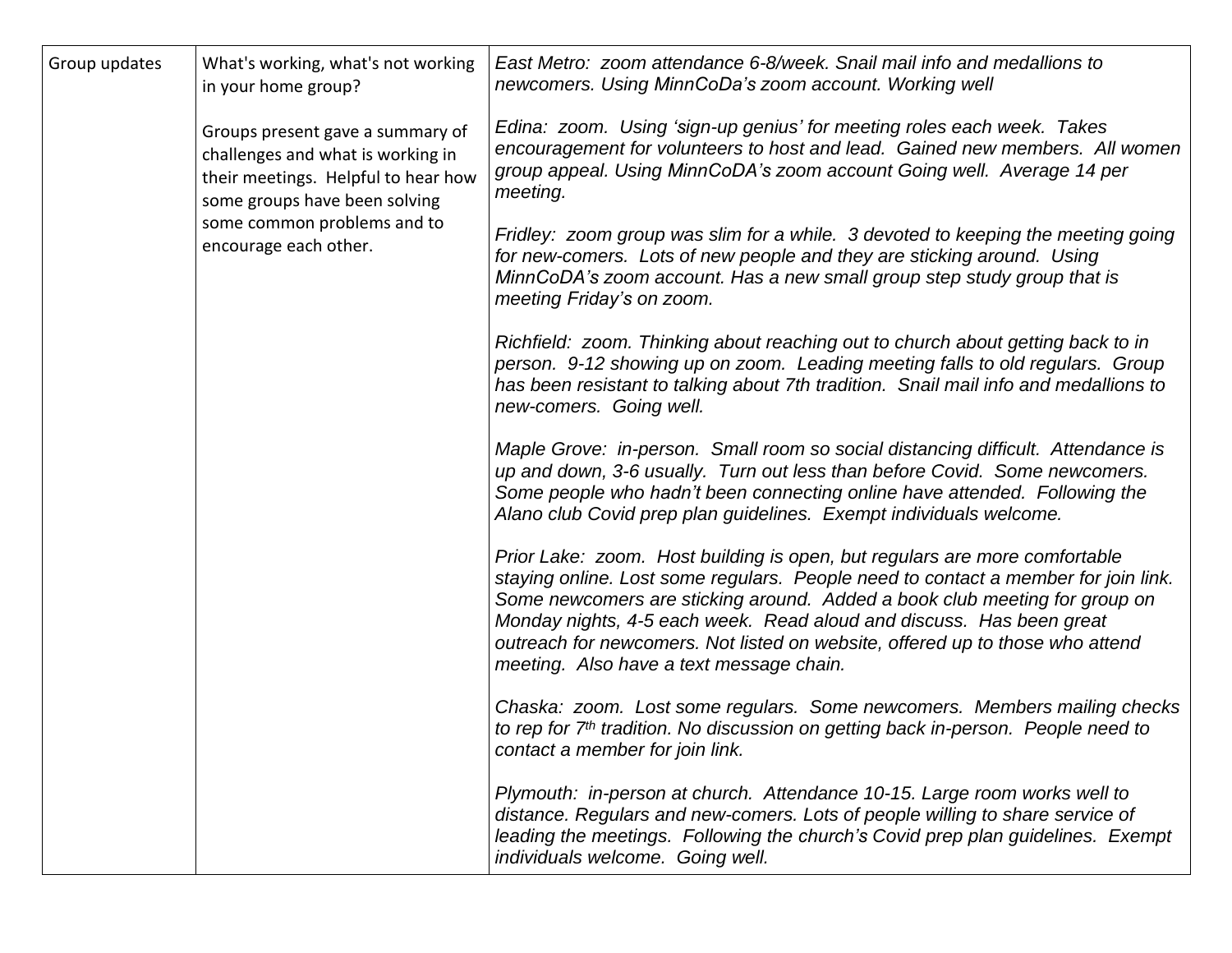|  | <b>Common Challenges-</b><br>Missing many past members<br>$\bullet$<br>Missing fellowship after meetings<br>Difficult to share service of trusted servant/meeting leader in zoom format<br>Collecting 7 <sup>th</sup> tradition donations<br>Very few in person meeting options<br>Some helpful points to consider-                                                                                                                                                                                                                                                                                                                                                                                                                                                                   |
|--|---------------------------------------------------------------------------------------------------------------------------------------------------------------------------------------------------------------------------------------------------------------------------------------------------------------------------------------------------------------------------------------------------------------------------------------------------------------------------------------------------------------------------------------------------------------------------------------------------------------------------------------------------------------------------------------------------------------------------------------------------------------------------------------|
|  | • For those w/o computers, can phone into a zoom meeting<br>Some groups actively reaching out to missing members via phone<br>Sign-up Genius can be used to encourage sharing meeting leader service<br>Newcomers finding meetings via CoDA.org and contacting the group contact<br>people can then be directed to MinnCoDA.org for meeting links.<br>As more people start to feel safe to meet again, good to have a variety of<br>formats (both in person and online meetings) for people to get their needs<br>met.<br>Working for some to put link to MinnCoDA.org donation page:<br>https://minncoda.org/contact-us/<br>or CoDA.org donation link: https://www.paypal.com/donate/?cmd=_s-<br>xclick&hosted_button_id=RDNEFGCD6LU7G&source=url<br>in the chat during the meeting. |
|  |                                                                                                                                                                                                                                                                                                                                                                                                                                                                                                                                                                                                                                                                                                                                                                                       |